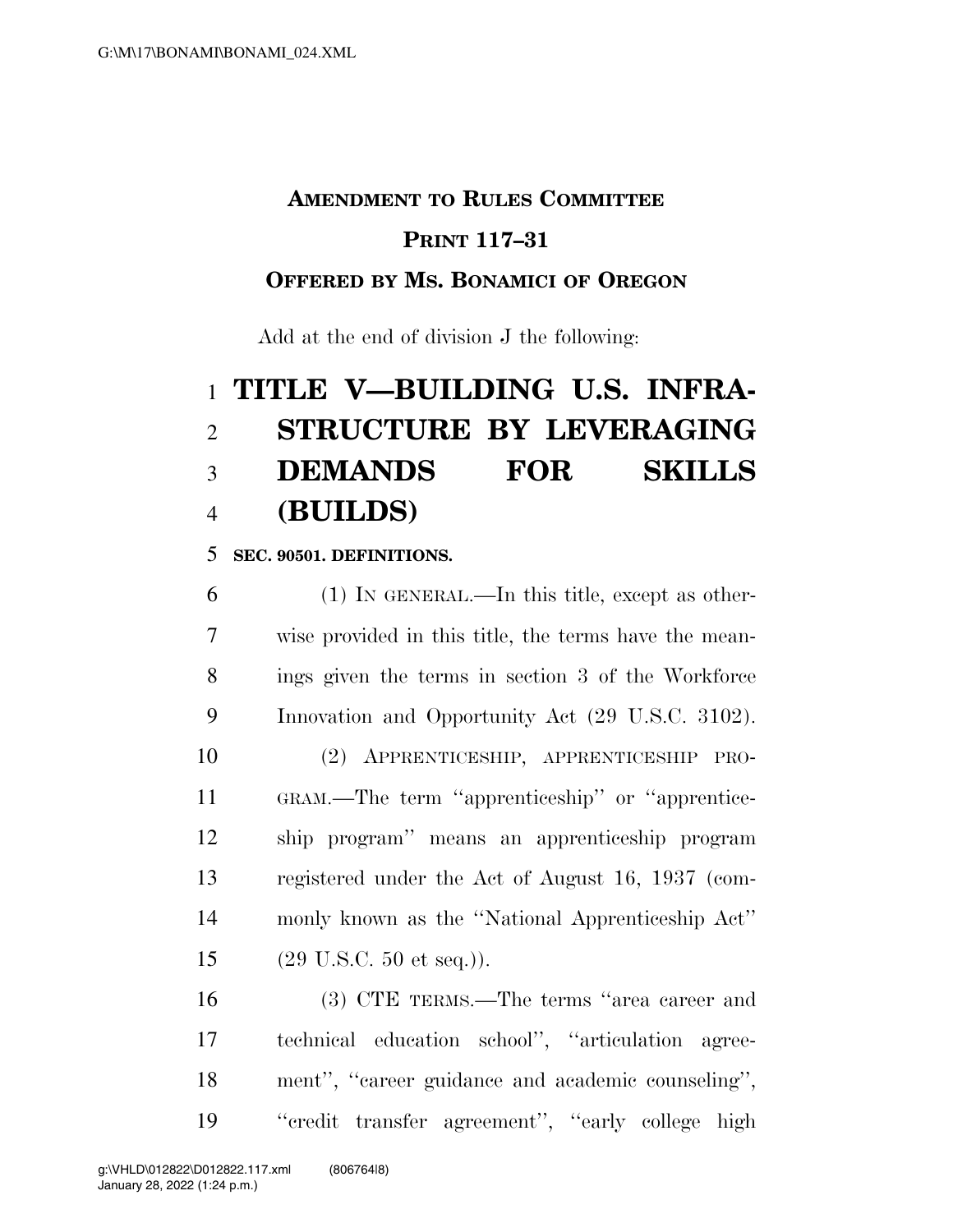| $\mathbf{1}$   | school", "high school", "program of study", "Tribal |
|----------------|-----------------------------------------------------|
| $\overline{2}$ | educational agency", and "work-based learning"      |
| 3              | have the meanings given the terms in section 3 of   |
| $\overline{4}$ | the Carl D. Perkins Career and Technical Education  |
| 5              | Act of 2006 (20 U.S.C. 2302).                       |
| 6              | (4) EDUCATION AND TRAINING PROVIDER.—               |
| 7              | (A) IN GENERAL.—The term "education                 |
| 8              | and training provider" means an entity listed in    |
| 9              | subparagraph (B) that provides academic cur-        |
| 10             | riculum and instruction related to targeted in-     |
| 11             | frastructure industries.                            |
| 12             | (B) ENTITIES.—An entity described in this           |
| 13             | subparagraph is as follows:                         |
| 14             | (i) An area career and technical edu-               |
| 15             | cation school, early college high school, or        |
| 16             | high school providing career and technical          |
| 17             | education programs of study.                        |
| 18             | (ii) An Indian Tribe, Tribal organiza-              |
| 19             | tion, or Tribal educational agency.                 |
| 20             | (iii) A minority-serving institution (as            |
| 21             | described in any of paragraphs (1) through          |
| 22             | $(7)$ of section 371(a) of the Higher Edu-          |
| 23             | eation Act of 1965 (20 U.S.C. 1067 $q(a)$ )).       |
| 24             | (iv) A provider of adult education and              |
| 25             | literacy activities under the Adult Edu-            |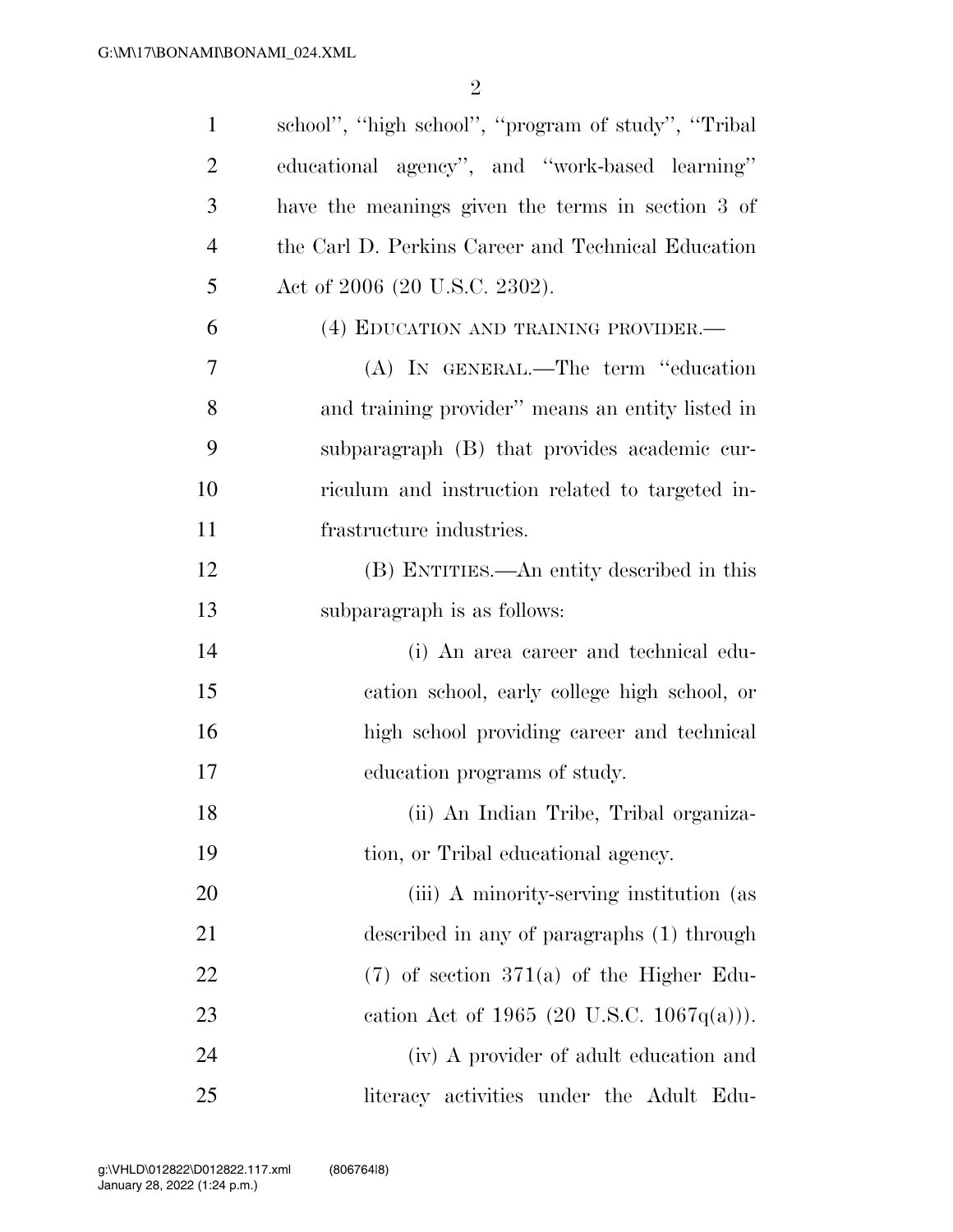| $\mathbf{1}$   | cation and Family Literacy Act (29 U.S.C.      |
|----------------|------------------------------------------------|
| $\overline{2}$ | $3271$ et seq.);                               |
| 3              | (v) A local agency administering plans         |
| $\overline{4}$ | under title I of the Rehabilitation Act of     |
| 5              | 1973 (29 U.S.C. 720 et seq.), other than       |
| 6              | section $112$ or part C of that title $(29)$   |
| 7              | U.S.C. 732, 741);                              |
| 8              | (vi) A related instruction provider for        |
| 9              | an apprenticeship program.                     |
| 10             | (vii) A public institution of higher           |
| 11             | education (as defined in section 101 of the    |
| 12             | Higher Education Act of 1965 (20 U.S.C.        |
| 13             | $1001$ ).                                      |
| 14             | (viii) A provider included on the list of      |
| 15             | eligible providers of training services de-    |
| 16             | scribed in section $122(d)$ of the Workforce   |
| 17             | Innovation and Opportunity Act<br>(29)         |
| 18             | U.S.C. $3152(d)$ ).                            |
| 19             | (ix) A consortium of entities described        |
| 20             | in any of clauses (i) through (viii).          |
| 21             | (5) ELIGIBLE ENTITY.—The term "eligible enti-  |
| 22             | $ty''$ means—                                  |
| 23             | (A) an industry or sector partnership;         |
| 24             | (B) a State workforce development board        |
| 25             | State workforce development agency, or a<br>0r |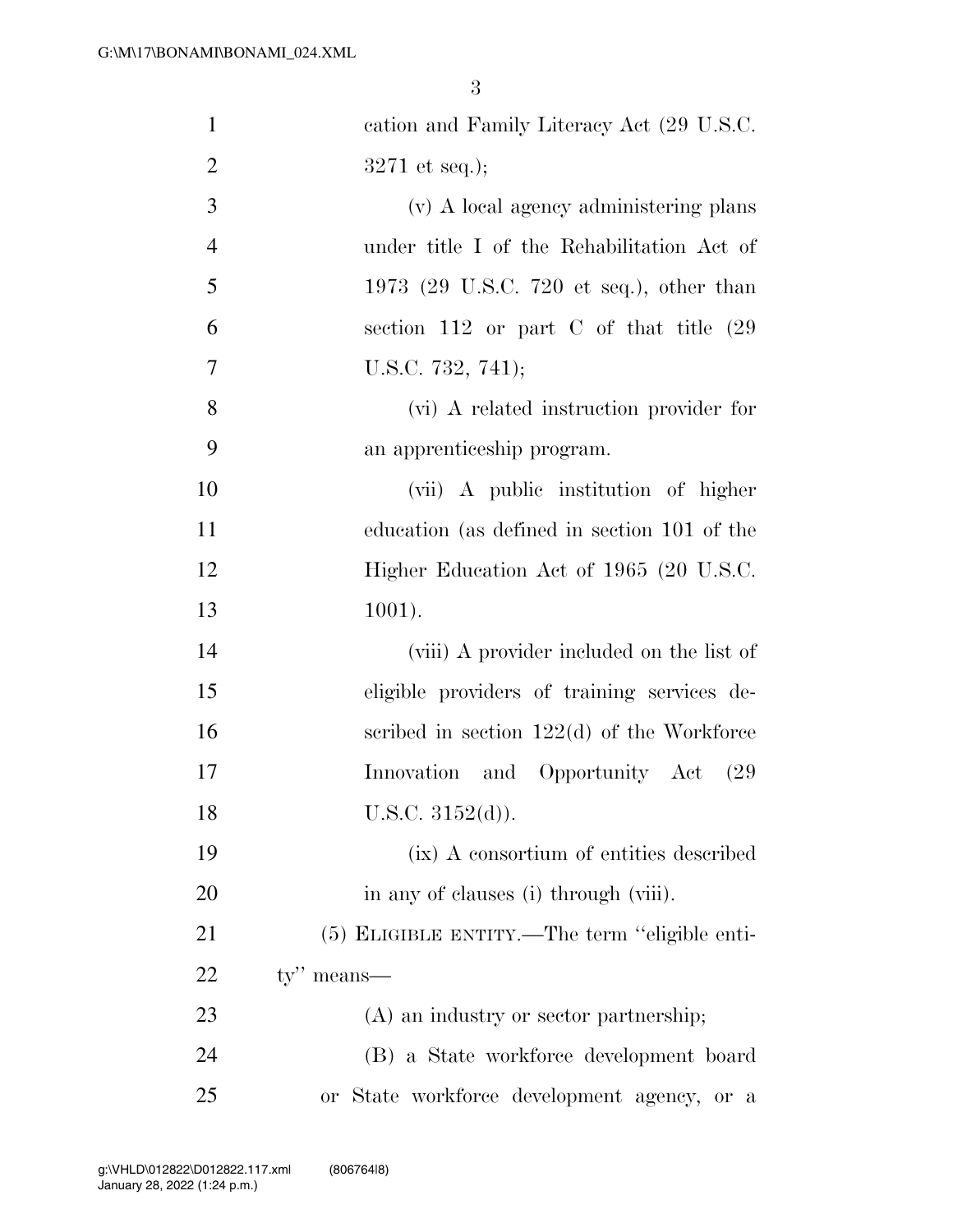| $\mathbf{1}$   | local board or local workforce development         |
|----------------|----------------------------------------------------|
| $\overline{2}$ | agency;                                            |
| 3              | (C) an eligible institution described in           |
| $\overline{4}$ | paragraph $(4)(B)$ , or a consortium thereof;      |
| 5              | (D) an Indian Tribe, Tribal organization,          |
| 6              | or Tribal educational agency;                      |
| 7              | (E) a labor organization or joint-labor            |
| 8              | management organization; or                        |
| 9              | (F) a qualified intermediary.                      |
| 10             | (6) NONTRADITIONAL POPULATION.—The term            |
| 11             | "nontraditional population" means a group of indi- |
| 12             | viduals (such as a group of individuals from the   |
| 13             | same gender or race) the members of which com-     |
| 14             | prise fewer than 25 percent of the individuals em- |
| 15             | ployed in a targeted infrastructure industry.      |
| 16             | (7) QUALIFIED INTERMEDIARY.—                       |
| 17             | (A) IN GENERAL.—The term "qualified                |
| 18             | intermediary" means an entity that dem-            |
| 19             | onstrates an expertise-                            |
| 20             | (i) in engaging in the partnerships de-            |
| 21             | scribed in subparagraph (B); and                   |
| 22             | (ii) serving participants and employers            |
| 23             | of programs funded under this title by-            |
| 24             | (I) connecting employers to pro-                   |
| 25             | grams funded under this title;                     |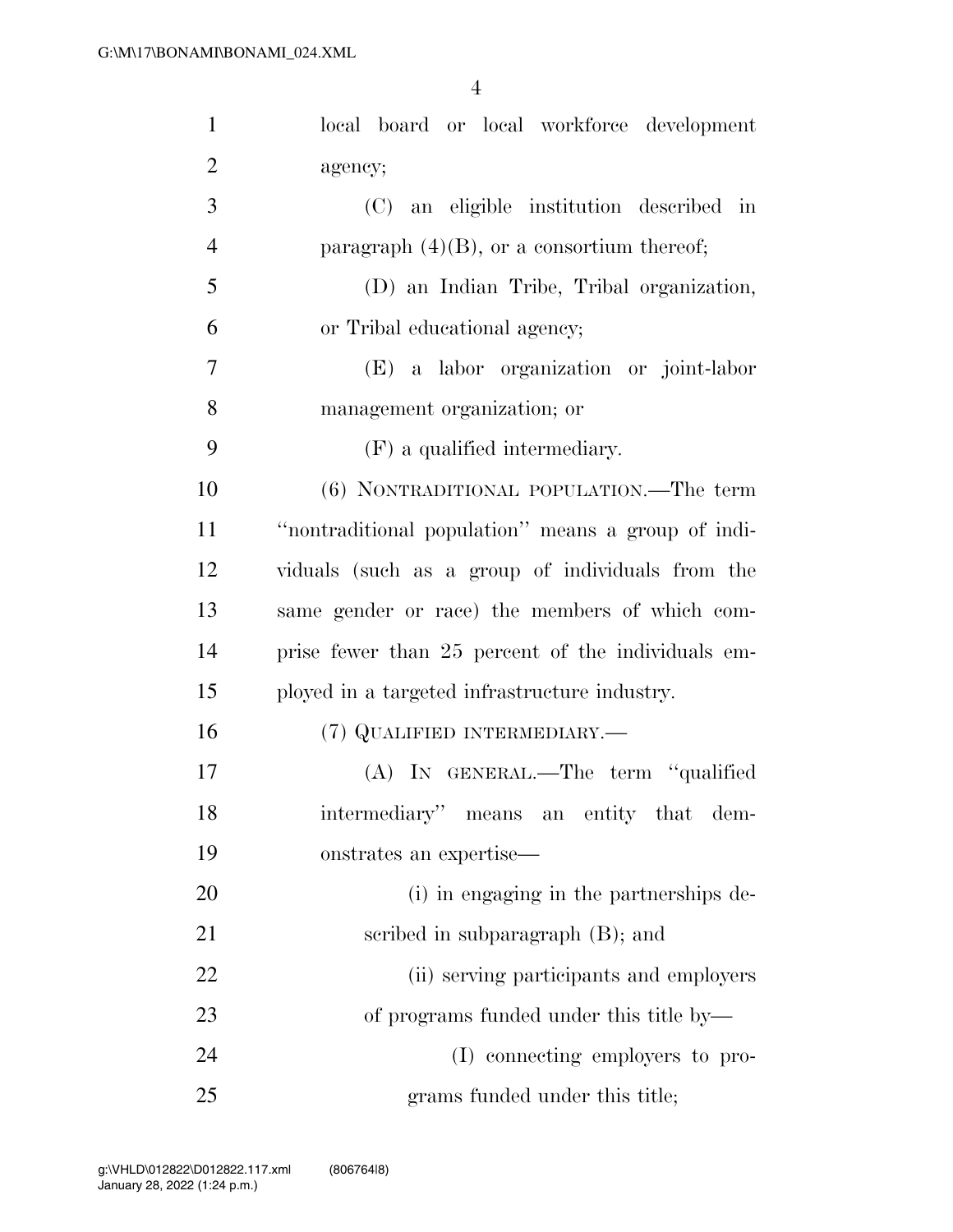| $\mathbf{1}$   | (II) assisting in the design and                     |
|----------------|------------------------------------------------------|
| $\overline{2}$ | implementation of such programs, in-                 |
| 3              | cluding curriculum development and                   |
| $\overline{4}$ | delivery of instruction;                             |
| 5              | (III) providing professional devel-                  |
| 6              | opment activities such as training to                |
| 7              | mentors;                                             |
| 8              | (IV) connecting students<br>or                       |
| 9              | workers to programs funded under                     |
| 10             | this title;                                          |
| 11             | (V) developing and providing per-                    |
| 12             | sonalized support for individuals par-               |
| 13             | ticipating in programs funded under                  |
| 14             | this title, including by partnering with             |
| 15             | organizations to provide access to or                |
| 16             | referrals for supportive services and                |
| 17             | financial advising; or                               |
| 18             | (VI) providing services,<br>re-                      |
| 19             | sources, and supports for develop-                   |
| 20             | ment, delivery, expansion, or improve-               |
| 21             | ment of programs funded under this                   |
| 22             | title.                                               |
| 23             | REQUIRED PARTNERSHIPS.—In car-<br>(B)                |
| 24             | rying out activities under this title, the qualified |
| 25             | intermediary shall act in partnerships with—         |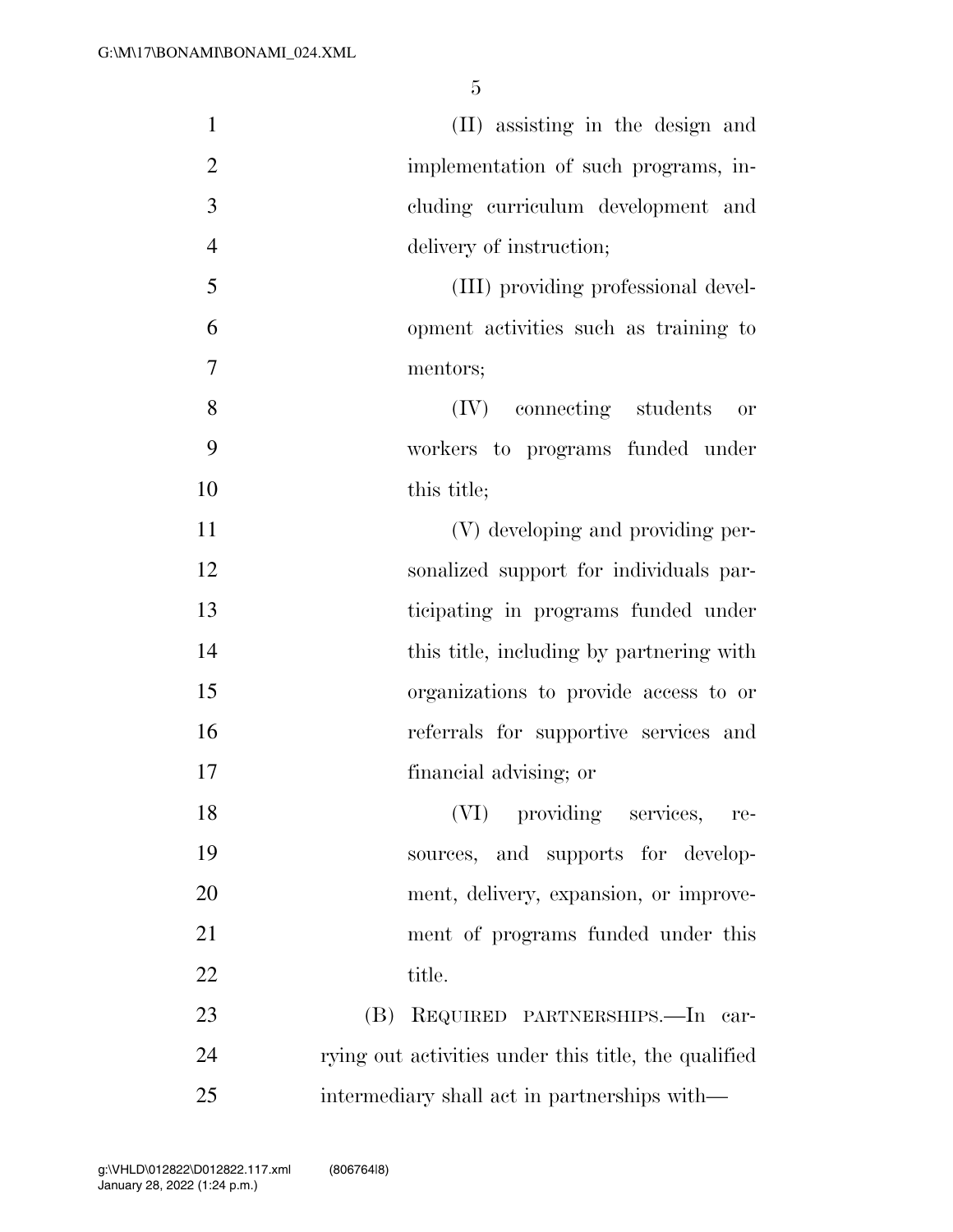(i) industry or sector partnerships, in-2 cluding establishing a new industry or sec- tor partnership or expanding an existing industry or sector partnership; (ii) partnerships among employers, joint labor-management organizations, labor organizations, community-based or- ganizations, education and training pro- viders, social service organizations, eco- nomic development organizations, Indian Tribes or Tribal organizations, or one-stop operators, or one-stop partners, in the State workforce development system; or (iii) partnerships with State or local workforce development boards and among

clauses (i) and (ii).

 (8) SECRETARY.—The term ''Secretary'' means the Secretary of Labor.

one or more of the entities described in

 (9) TARGETED INFRASTRUCTURE INDUSTRY.— The term ''targeted infrastructure industry'' means an industry, including the transportation (including surface, transit, aviation, maritime, or railway trans- portation), construction, energy (including the de-ployment of renewable and clean energy, energy effi-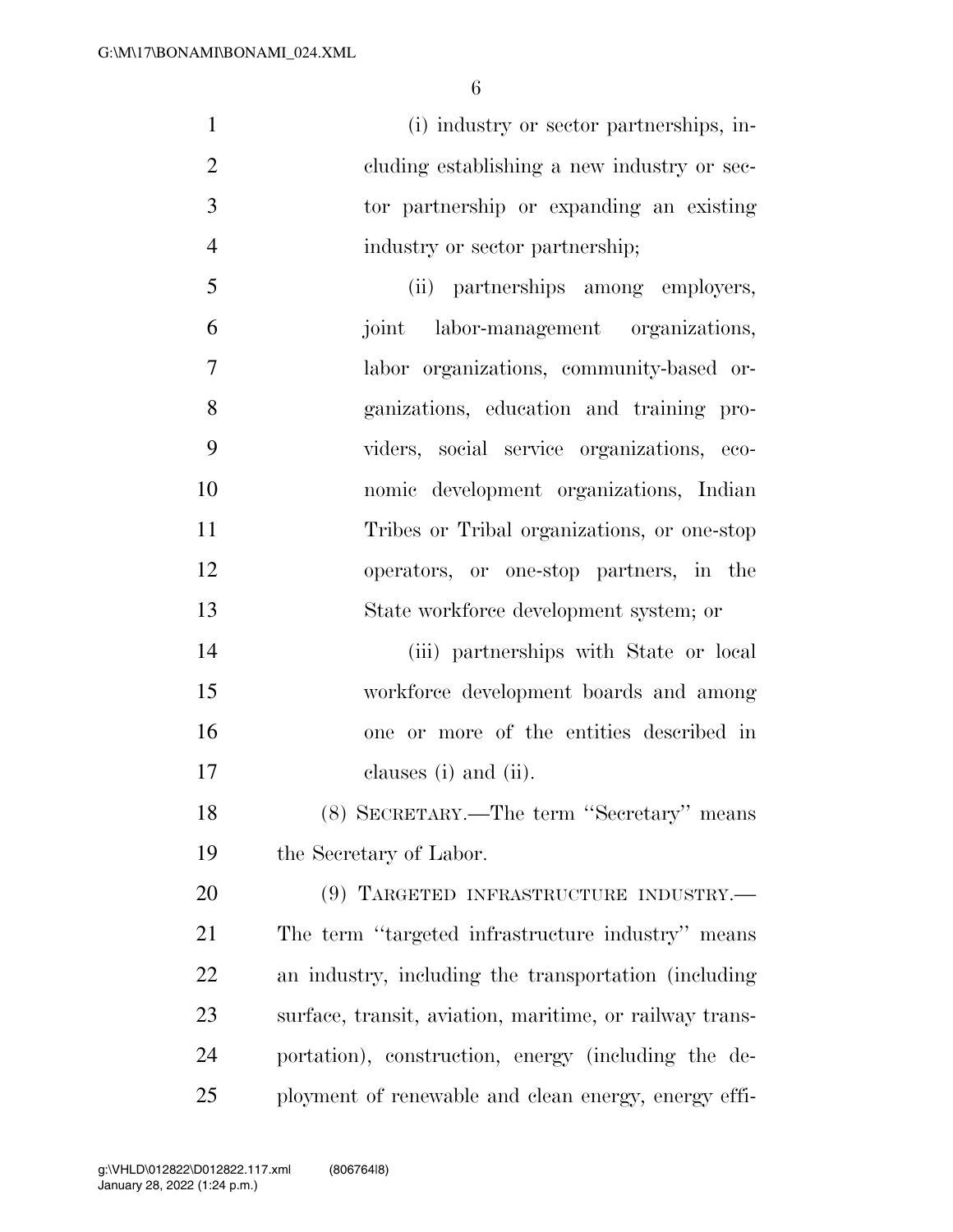ciency, transmission, and battery storage), informa- tion technology, or utilities industry) to be served by a grant, contract, or cooperative agreement under this title.

#### **SEC. 90502. GRANTS AUTHORIZED.**

 (a) IN GENERAL.—The Secretary, in consultation with the Secretary of Transportation, the Secretary of En- ergy, the Secretary of Commerce, the Secretary of Edu- cation, and the Chief of Engineers and Commanding Gen- eral of the Army Corps of Engineers, shall award, on a competitive basis, grants, contracts, or cooperative agree- ments to eligible entities to plan and implement activities to achieve the strategic objectives described in section 90504(b) with respect to a targeted infrastructure indus- try identified in the application submitted under section 90503 by such eligible entities.

 (b) TYPES OF AWARDS.—A grant, contract, or coop- erative agreement awarded under this title may be in the form of—

 (1) an implementation grant, contract, or coop- erative agreement, for entities seeking an initial grant under this title; or

 (2) a renewal grant, contract, or cooperative agreement for entities that have already received an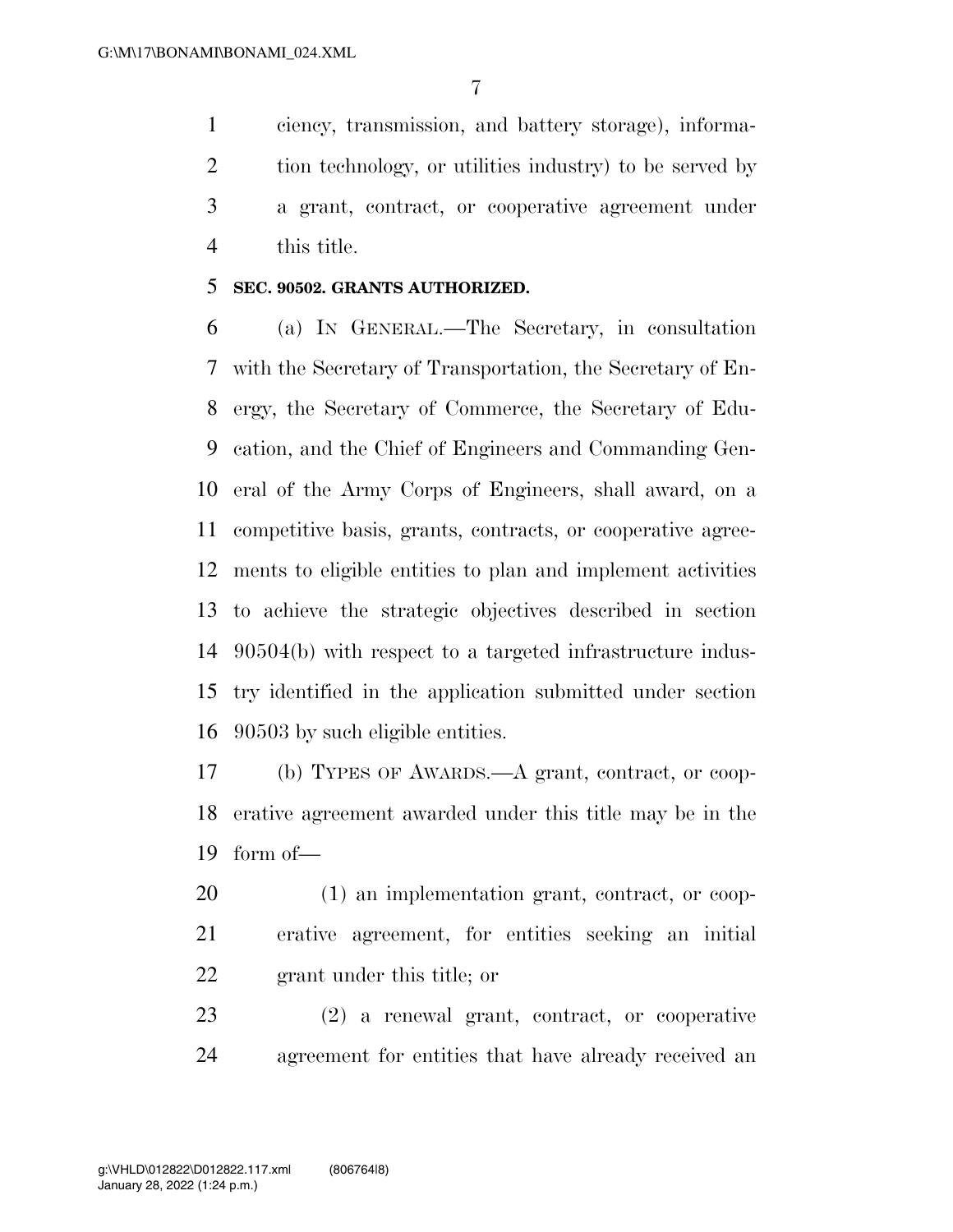implementation grant, contract, or cooperative agreement under this title.

 (c) DURATION.—Each grant awarded under this title shall be for a period not to exceed 3 years.

 (d) AMOUNT.—The amount of a grant, contract, or cooperative agreement awarded under this title may not exceed—

 (1) for an implementation grant, contract, or cooperative agreement, \$2,500,000; and

 (2) for a renewal grant, contract, or cooperative agreement, \$1,500,000.

(e) AWARD BASIS.—

 (1) GEOGRAPHIC DIVERSITY.—The Secretary shall award funds under this title in a manner that ensures geographic diversity (such as urban and rural distribution) in the areas in which activities will be carried out using such funds.

 (2) PRIORITY FOR AWARDS.—In awarding funds under this title, the Secretary shall give pri-20 ority to eligible entities that—

 (A) in the case of awarding implementa- tion grants, contracts, or cooperative agree-ments—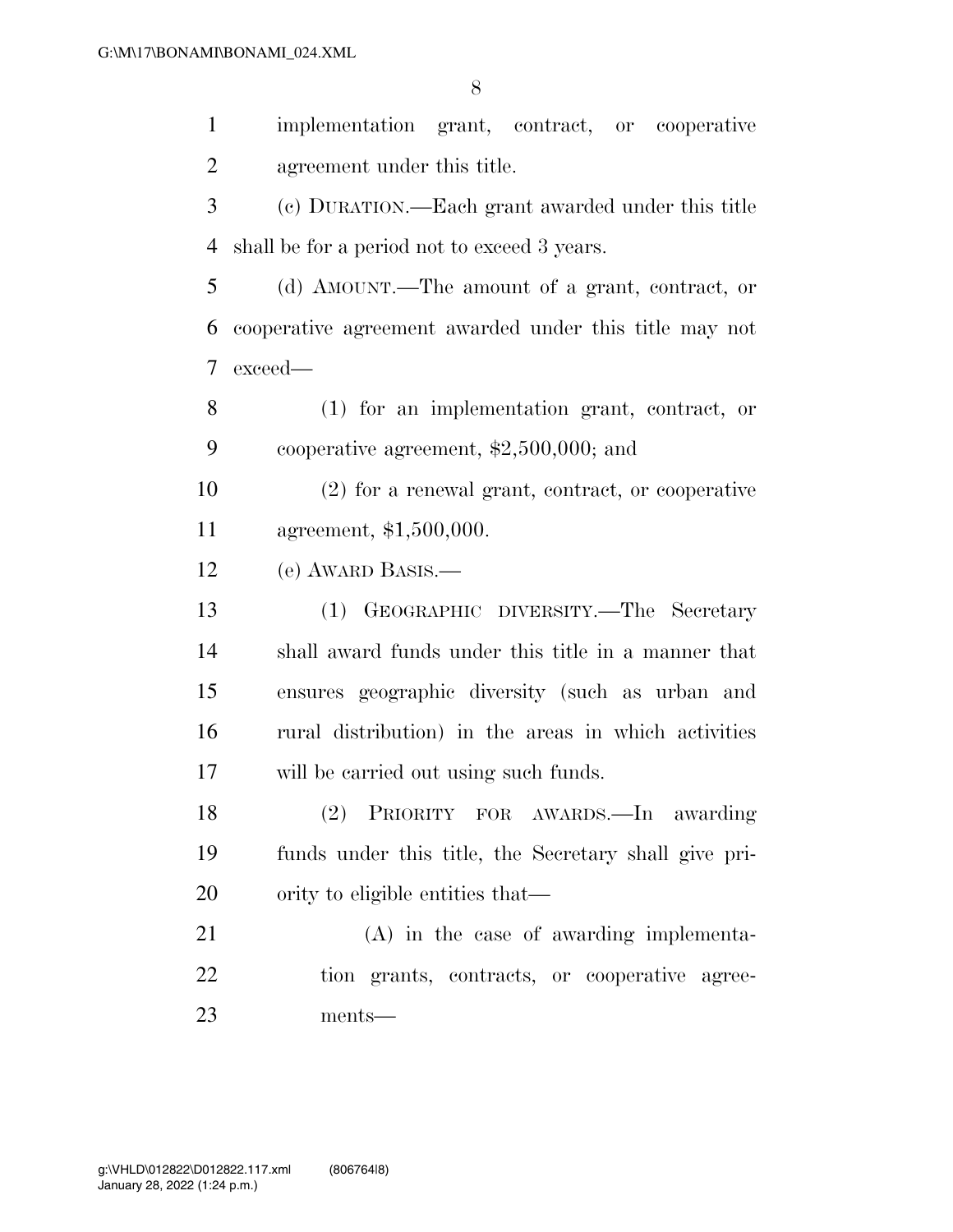| $\mathbf{1}$   | (i) demonstrate long-term sustain-                   |
|----------------|------------------------------------------------------|
| $\overline{2}$ | ability of a program or activity funded              |
| 3              | under this title;                                    |
| $\overline{4}$ | (ii) will serve a high number or high                |
| 5              | percentage of nontraditional populations             |
| 6              | and individuals with barriers to employ-             |
| 7              | ment; and                                            |
| 8              | (iii) will provide a non-Federal share               |
| 9              | of the cost of the activities; and                   |
| 10             | (B) in the case of awarding renewal                  |
| 11             | grants, contracts, or cooperative agreements—        |
| 12             | (i) meet the criteria established in                 |
| 13             | subparagraph $(A)$ ; and                             |
| 14             | (ii) have demonstrated ability to meet               |
| 15             | $the-$                                               |
| 16             | (I) strategic objectives of the im-                  |
| 17             | plementation grant, contract or coop-                |
| 18             | erative agreement described in section               |
| 19             | $90503(b)(4)$ ; and                                  |
| 20             | (II) meet or exceed the require-                     |
| 21             | ments of the evaluations and progress                |
| 22             | reports described in section $90504(f)$ .            |
| 23             | SEC. 90503. APPLICATION.                             |
| 24             | (a) IN GENERAL.—An eligible entity desiring a grant, |

contract, or cooperative agreement under this title shall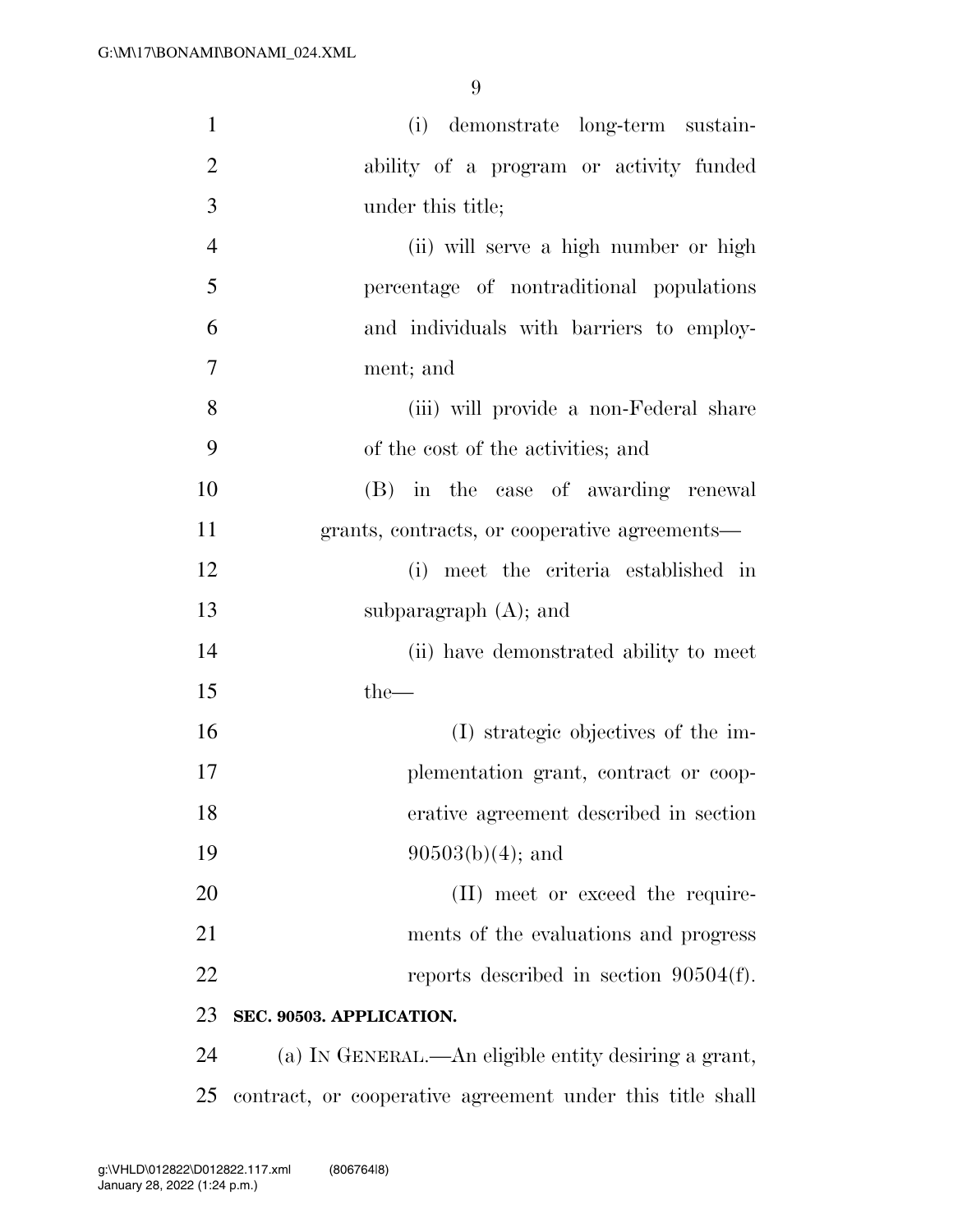submit an application to the Secretary at such time, in such manner, and containing such information as the Sec- retary may require, including the contents described in subsection (b). (b) CONTENTS.—An application submitted under this title shall contain, at a minimum— (1) a description of the entities engaged in ac- tivities funded under the grant, including— (A) evidence of the eligible entity's capac- ity to carry out activities to achieve the stra- tegic objectives described in section 90504(b); and (B) identification, and expected participa- tion and responsibilities of each key stakeholder in the targeted infrastructure industry de- scribed in section 90504(b)(1) with which the eligible entity will partner to carry out such ac- tivities; (2) a description of the targeted infrastructure industry to be served by the eligible entity with funds received under this title, and a description of how such industry was identified, including— (A) the quantitative data and evidence that

demonstrates the demand for employment in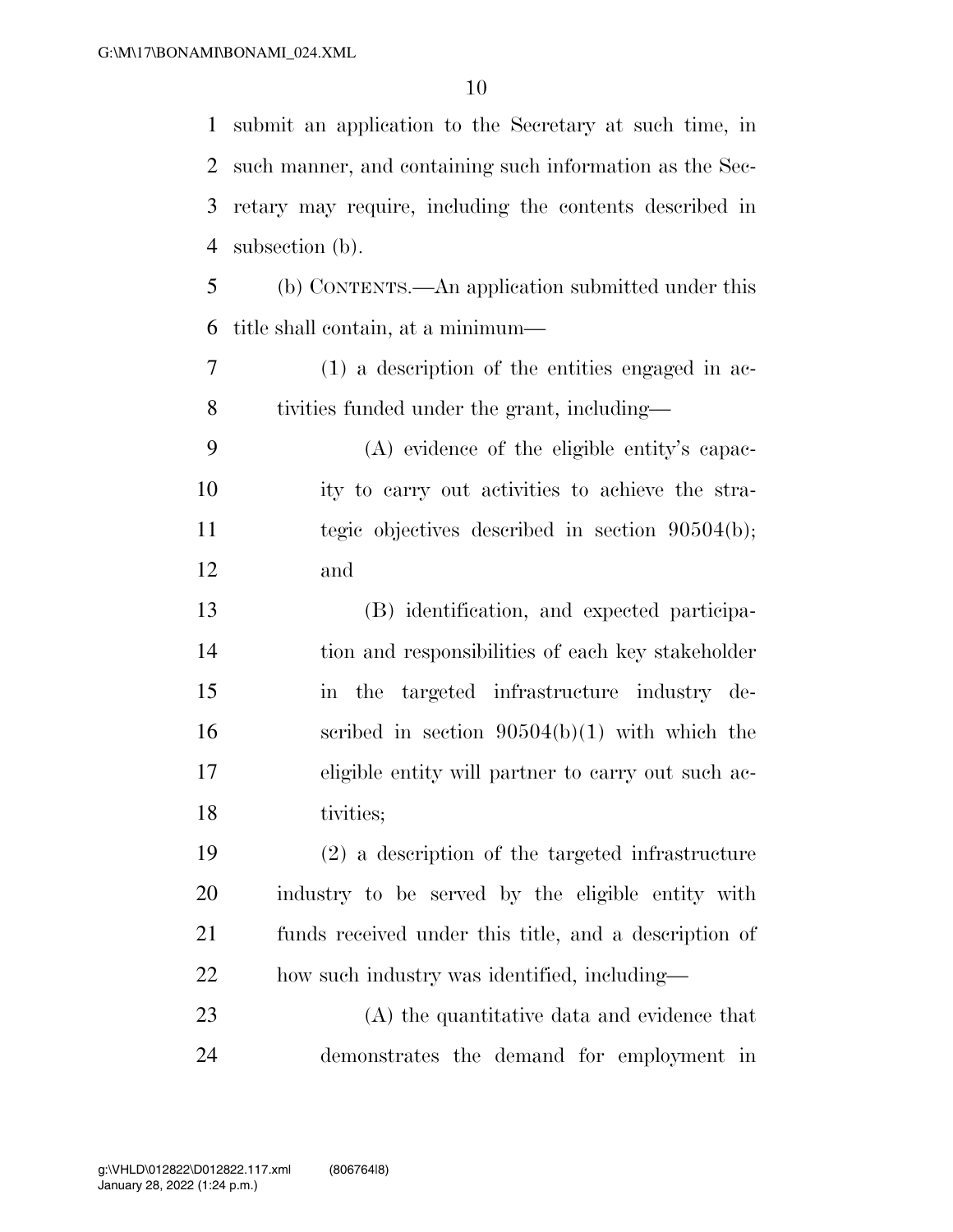| $\mathbf{1}$   | such industry in the geographic area served by         |
|----------------|--------------------------------------------------------|
| $\overline{2}$ | the eligible entity under this title; and              |
| 3              | (B) a description of the local, State, or              |
| $\overline{4}$ | federally funded infrastructure projects with re-      |
| 5              | spect to which the eligible entity anticipates en-     |
| 6              | gaging the partners described in paragraph             |
| 7              | (1)(B);                                                |
| 8              | (3) a description of the workers that will be tar-     |
| 9              | geted or recruited by the eligible entity, including—  |
| 10             | (A) how recruitment activities will target             |
| 11             | nontraditional populations to improve the per-         |
| 12             | centages of nontraditional populations employed        |
| 13             | in targeted infrastructure industries; and             |
| 14             | (B) a description of potential barriers to             |
| 15             | employment for targeted workers, and a de-             |
| 16             | scription of strategies that will be used to help      |
| 17             | workers overcome such barriers;                        |
| 18             | (4) a description of the strategic objectives de-      |
| 19             | scribed in section $90504(b)$ that the eligible entity |
| 20             | intends to achieve concerning the targeted infra-      |
| 21             | structure industry and activities to be carried out as |
| 22             | described in section 90504, including—                 |
| 23             | (A) a timeline for progress towards achiev-            |
| 24             | ing such strategic objectives;                         |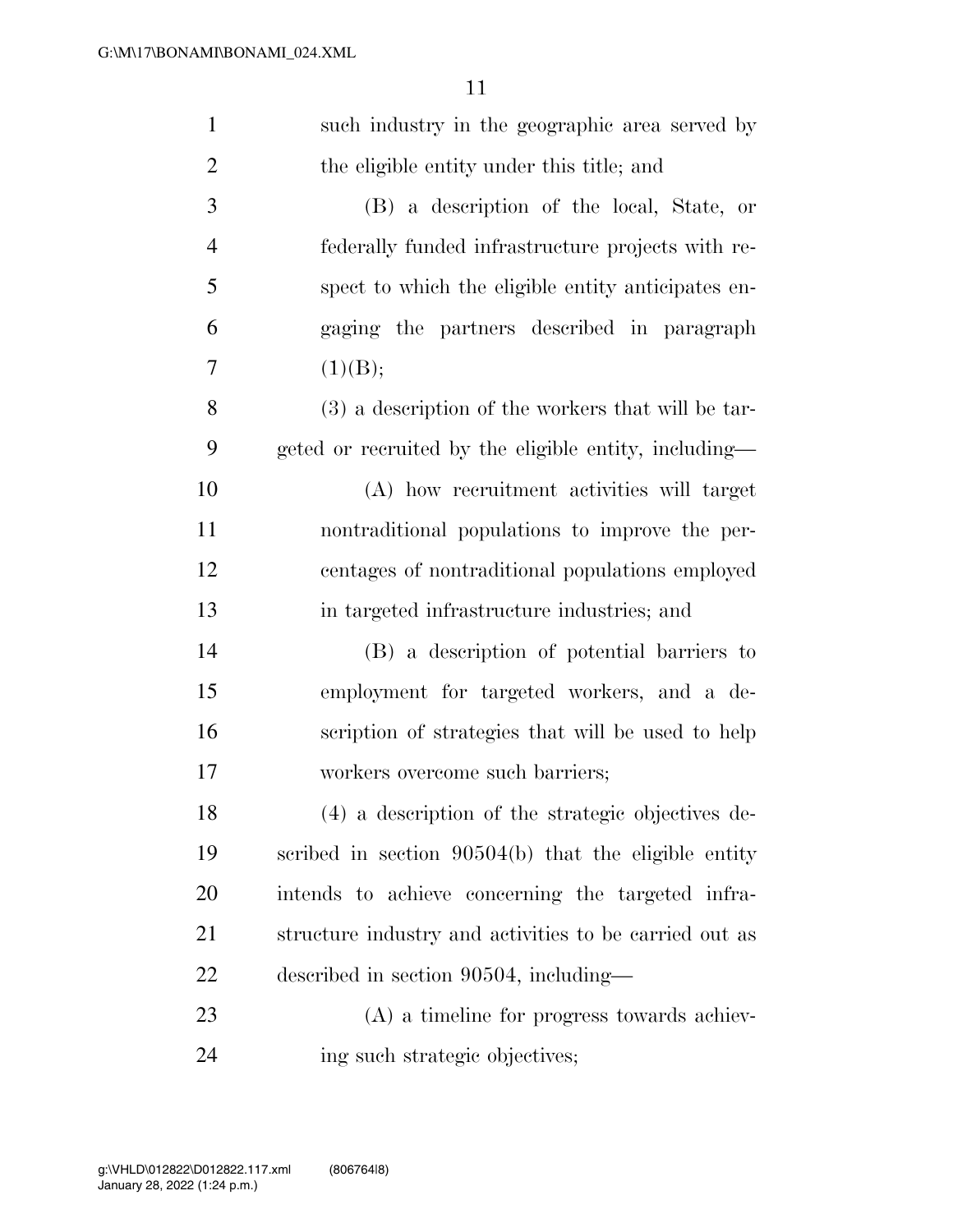| $\mathbf{1}$   | (B) a description of the manner in which              |
|----------------|-------------------------------------------------------|
| $\overline{2}$ | the eligible entity intends to make sustainable       |
| 3              | progress towards achieving such strategic objec-      |
| $\overline{4}$ | tives; and                                            |
| 5              | (C) assurances the eligible entity will pro-          |
| 6              | performance measures for measuring<br>vide            |
| 7              | progress towards achieving such strategic objec-      |
| 8              | tives, as described in section $90504(f)$ ;           |
| 9              | (5) a description of the recognized postsec-          |
| 10             | ondary credentials that the eligible entity proposes  |
| 11             | to prepare individuals participating in activities    |
| 12             | under this title for, which shall—                    |
| 13             | (A) be nationally or regionally portable and          |
| 14             | stackable;                                            |
| 15             | (B) be related to the targeted infrastruc-            |
| 16             | ture industry that the eligible entity proposes to    |
| 17             | support; and                                          |
| 18             | (C) be aligned to a career pathway and                |
| 19             | work-based learning opportunity, such as an ap-       |
| 20             | prenticeship program or a pre-apprenticeship          |
| 21             | program articulating to an apprenticeship pro-        |
| 22             | gram;                                                 |
| 23             | $(6)$ a description of the Federal and non-Fed-       |
| 24             | eral resources, available under provisions of law     |
| 25             | other than this title, that will be leveraged in sup- |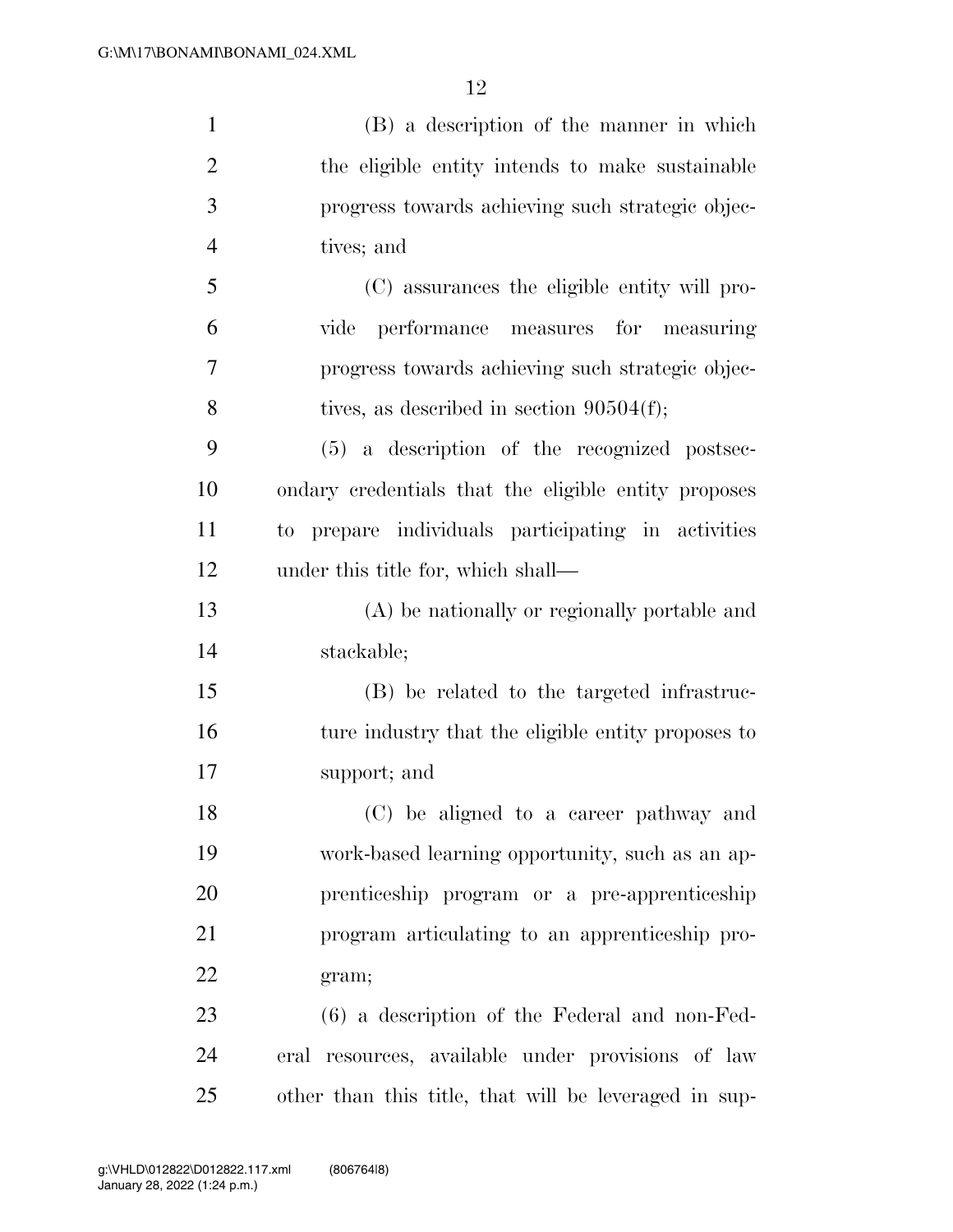port of the partnerships and activities under this title; and

 (7) a description of how the eligible entity or the education and training provider in partnership with such eligible entity under this title will establish or implement plans to be included on the list of eligi- ble providers of training services described in section 8 122(d) of the Workforce Innovation and Opportunity 9 Act  $(29 \text{ U.S.C. } 3152(d))$ .

#### **SEC. 90504. ELIGIBLE ACTIVITIES.**

 (a) IN GENERAL.—An eligible entity receiving funds under this title shall carry out activities described this sec- tion to achieve the strategic objectives identified in the en- tity's application under section 90503, including the objec-tives described in subsection (b).

 (b) STRATEGIC OBJECTIVES.—The activities to be carried out with the funds awarded under this title shall be designed to achieve strategic objectives, including the following:

 (1) Recruiting key stakeholders (such as em- ployers, labor organizations, local workforce boards, and education and training providers, economic de- velopment agencies, and as applicable, qualified intermediaries) in the targeted infrastructure indus-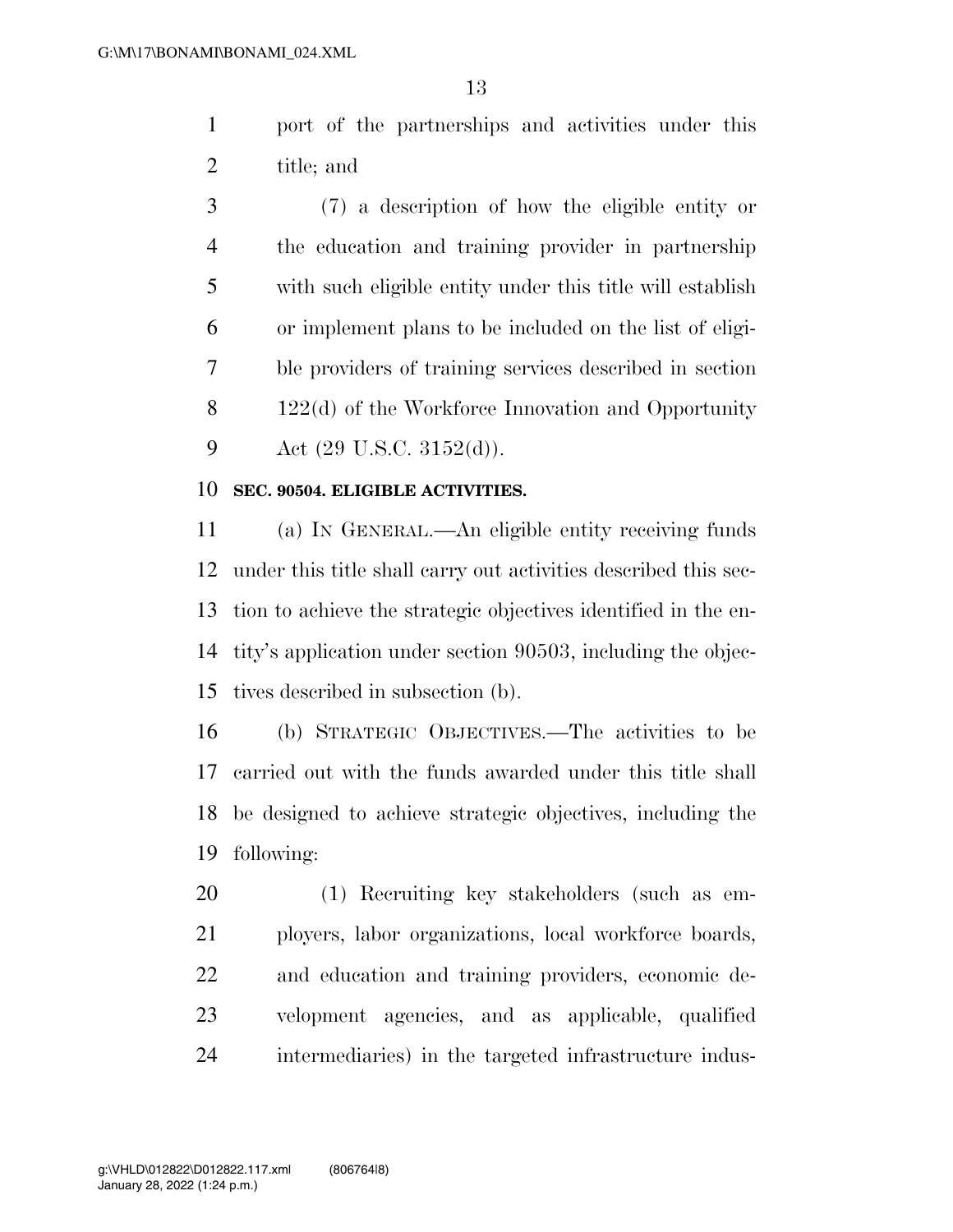| 1              | try to establish or expand industry and sector part-   |
|----------------|--------------------------------------------------------|
| $\overline{2}$ | nerships for the purpose of—                           |
| 3              | (A) assisting the eligible entity in carrying          |
| $\overline{4}$ | out the activities described in subsection (a);        |
| 5              | and                                                    |
| 6              | (B) convening with the eligible entity in a            |
| $\overline{7}$ | collaborative structure that supports the shar-        |
| 8              | ing of information and best practices for sup-         |
| 9              | porting the development of a diverse workforce         |
| 10             | to support the targeted infrastructure industry.       |
| 11             | (2) Identifying the training needs of the State        |
| 12             | or local area in the targeted infrastructure industry, |
| 13             | including—                                             |
| 14             | (A) needs for skills critical to competitive-          |
| 15             | ness and innovation in the industry;                   |
| 16             | (B) needs of the apprenticeship programs               |
| 17             | or other paid work-based learning programs             |
| 18             | supported by the funds; and                            |
| 19             | (C) the needed establishment, expansion,               |
| 20             | or revisions of career pathways and academic           |
| 21             | curriculum in the targeted infrastructure indus-       |
| 22             | tries to establish talent pipelines for such indus-    |
| 23             | try.                                                   |
| 24             | (3) Identifying and quantifying any disparities        |
| 25             | or gaps in employment of nontraditional populations    |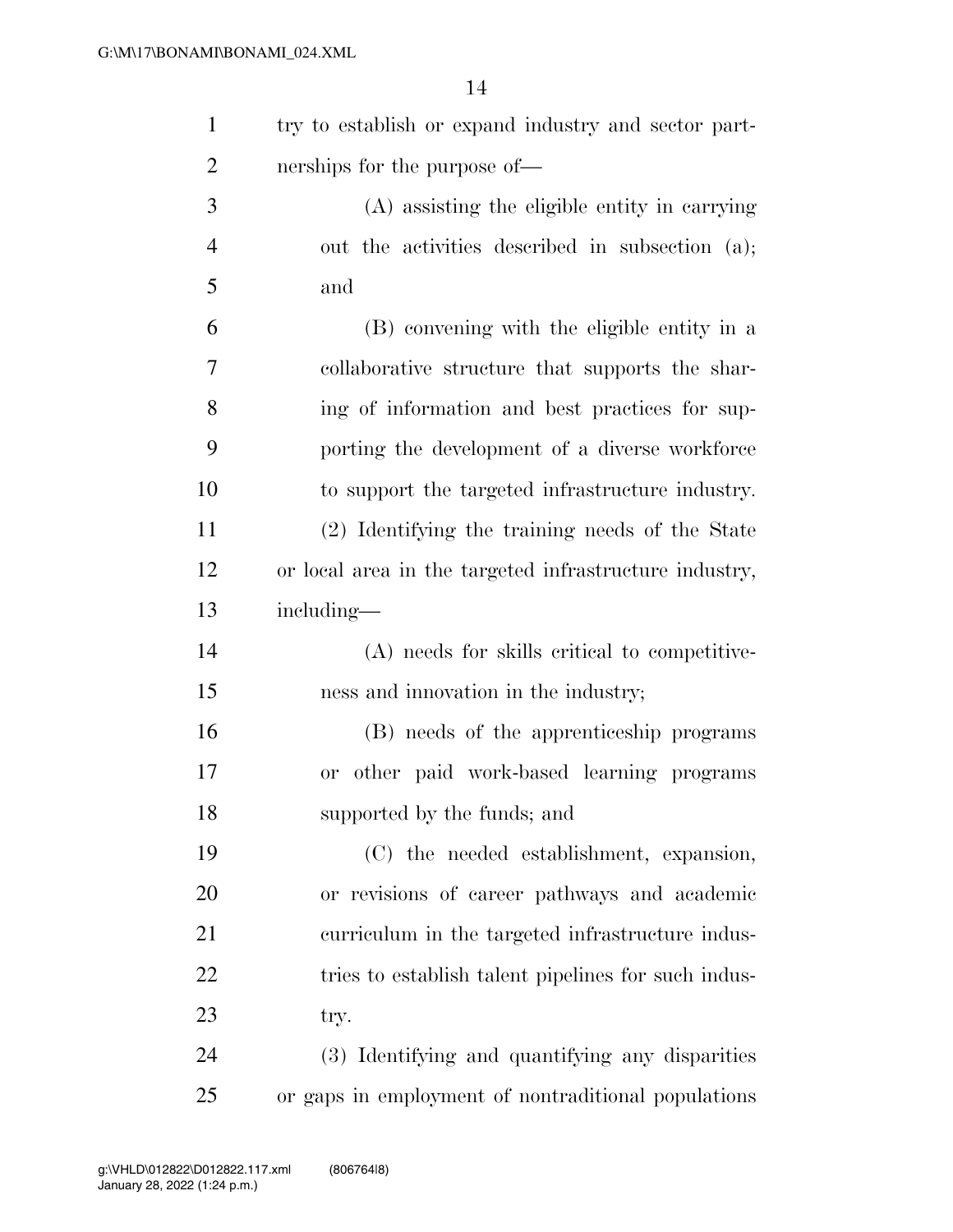in the targeted infrastructure industries and estab-lishing or expanding strategies to close such gaps.

 (4) Supporting the development of consortia of education and training providers receiving assistance under this title to align curricula, recognized post- secondary credentials, and programs to the targeted infrastructure industry needs and the credentials de- scribed in section 90503(b)(5), particularly for high- skill, high-wage or in-demand industry sectors or oc- cupations related to the targeted infrastructure in-dustry.

 (5) Providing information on activities carried out with such funds to the State and local board and the State agency carrying out the State program under the Wagner-Peyser Act (29 U.S.C. 49 et seq.), including staff of the agency that provide serv- ices under such Act, to enable the State agency to inform recipients of unemployment compensation or the employment and training opportunities that may be offered through such activities.

 (6) Establishing or expanding partnerships with employers in industry or sector partnerships to at- tract potential workers from a diverse jobseeker base, including individuals with barriers to employ-ment and nontraditional populations, by identifying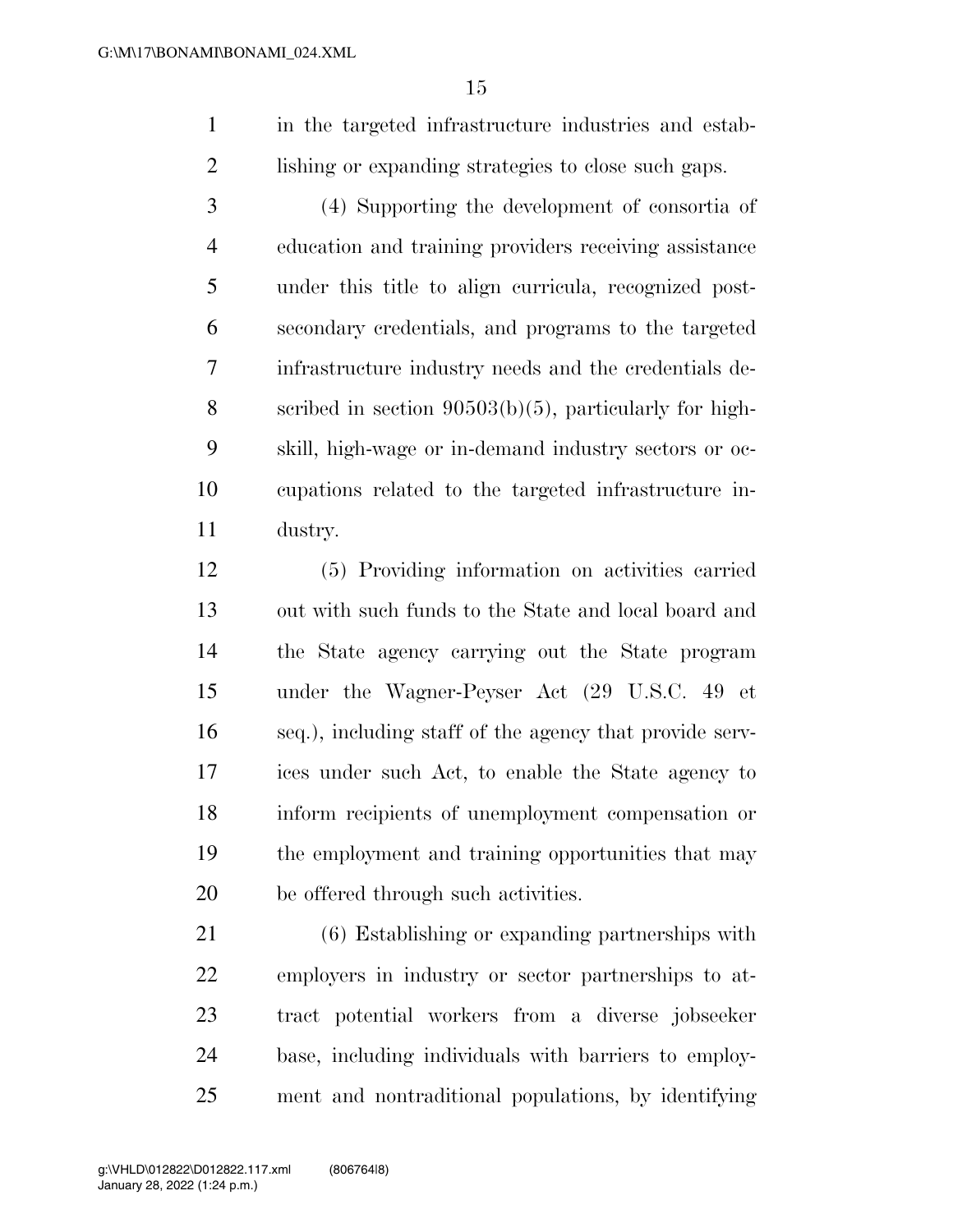any such barriers through analysis of the labor mar- ket data and recruitment strategies, and imple- menting strategies to help such workers overcome such barriers and increase diversity in the targeted infrastructure industries.

 (c) PLANNING ACTIVITIES.—An eligible entity receiv- ing a planning grant, contract, or cooperative agreement under this title shall use not more than \$250,000 of such funds to carry out planning activities during the first year of the grant, contract, or agreement period, which may include—

 (1) establishing or expanding industry or sector partnerships described in subsection (b)(1);

 (2) conducting outreach to local labor organiza- tions, employers, industry associations, education and training providers, economic development orga- nizations, and qualified intermediaries, as applicable; (3) recruiting individuals for participation in programs assisted with funds under this title, includ-ing individuals with barriers to employment and

nontraditional populations;

 (4) establishing or expanding paid work-based learning opportunities, including apprenticeship pro- grams or programs articulating to apprenticeship programs;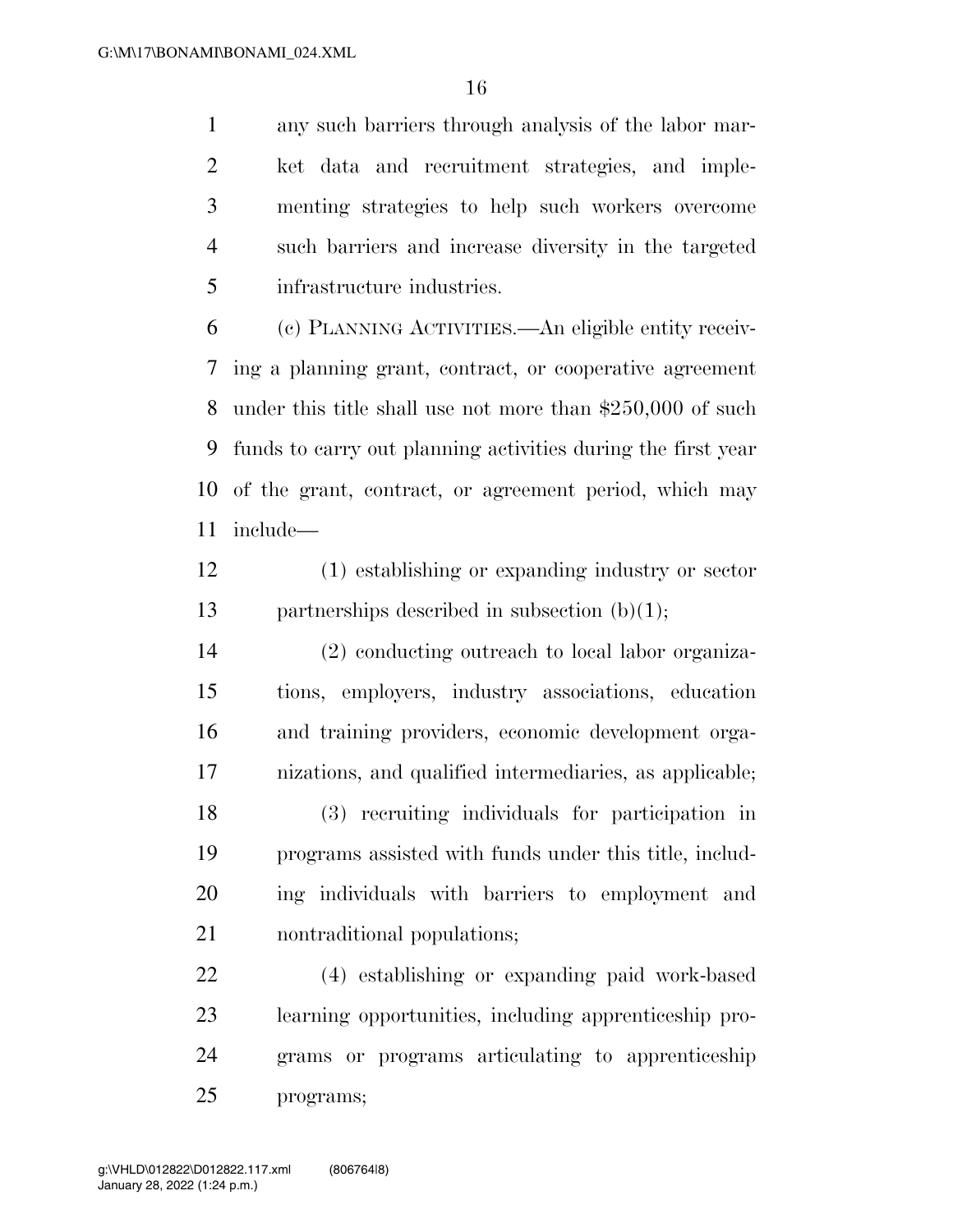(5) establishing or implementing plans for any education and training provider receiving funding under this title to be included on the list of eligible providers of training services described in section 122(d) of the Workforce Innovation and Opportunity 6 Act  $(29 \text{ U.S.C. } 3152(d));$ 

 (6) establishing or implementing plans for awarding academic credit or providing for academic alignment towards credit pathways for programs or programs of study assisted with funds under this title, including academic credit for industry-recog- nized credentials, competency-based education, work-based learning, or apprenticeship programs;

 (7) making available open, searchable, and com- parable information on the recognized postsecondary credentials awarded under such programs, including the related skills or competencies and related em-ployment and earnings outcomes;

 (8) conducting an evaluation of workforce needs in the local area; or

 (9) career pathway and curriculum development or expansion, program establishment, and acquiring equipment necessary to support activities permitted under this section.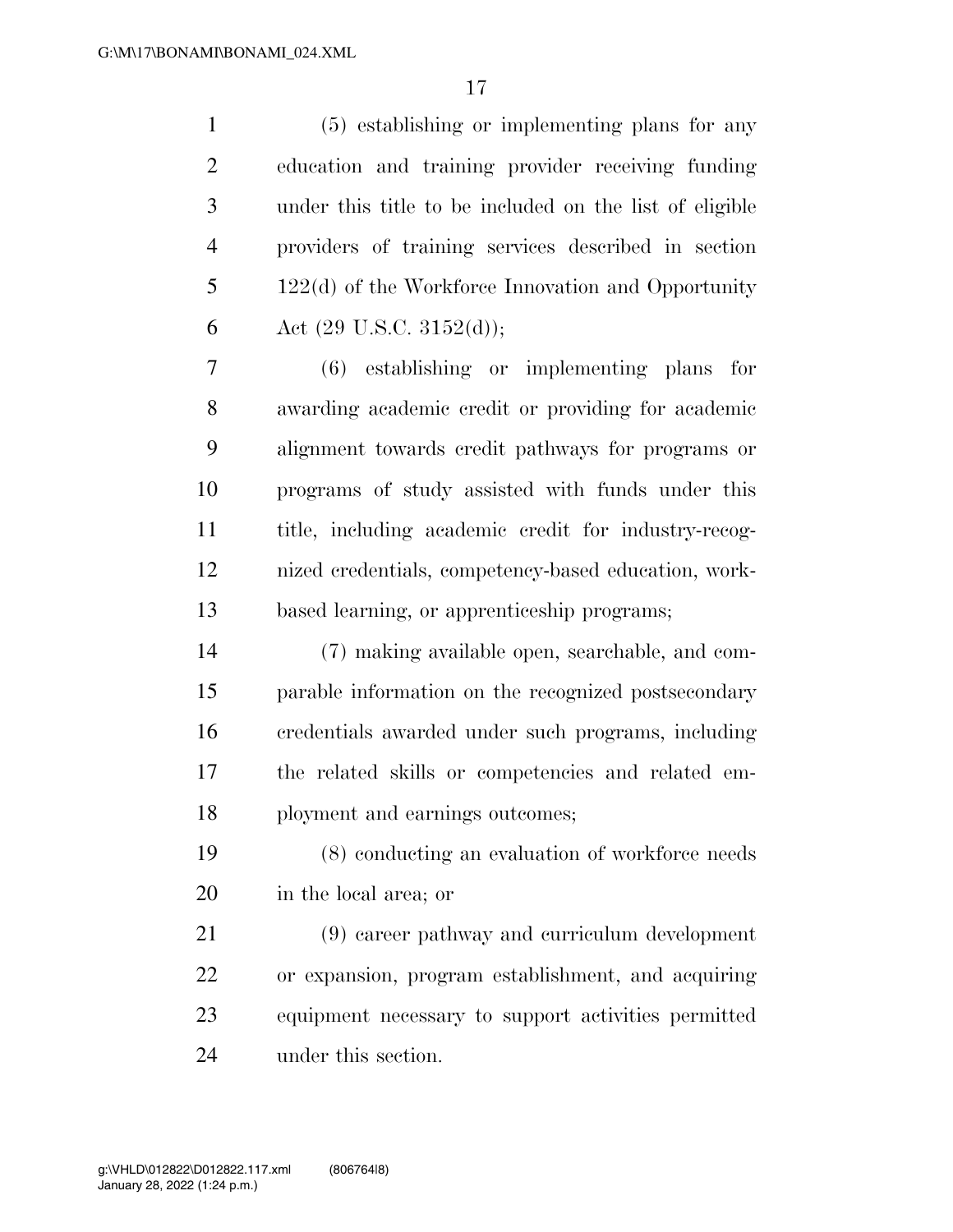(d) EMPLOYER ENGAGEMENT.—An eligible entity re- ceiving funds under this title shall use the grant funds to provide services to engage employers in efforts to achieve the strategic objectives identified in the partner-ship's application under section 90503(b)(4), such as—

 (1) navigating the registration process for a sponsor of an apprenticeship program;

 (2) connecting the employer with an education and training provider, to support the development of curriculum for work-based learning opportunities, in- cluding the related instruction for apprenticeship programs;

 (3) providing training to incumbent workers to serve as trainers or mentors to individuals partici- pating in a work-based learning program funded under this title;

 (4) subsidizing the wages and benefits for indi- viduals participating in activities or programs fund- ed under this title for a period of not more than 6 months for employers demonstrating financial need, 21 including due to COVID–19; and

 (5) recruiting for employment or participation in programs funded under this title, including work-based learning programs, including—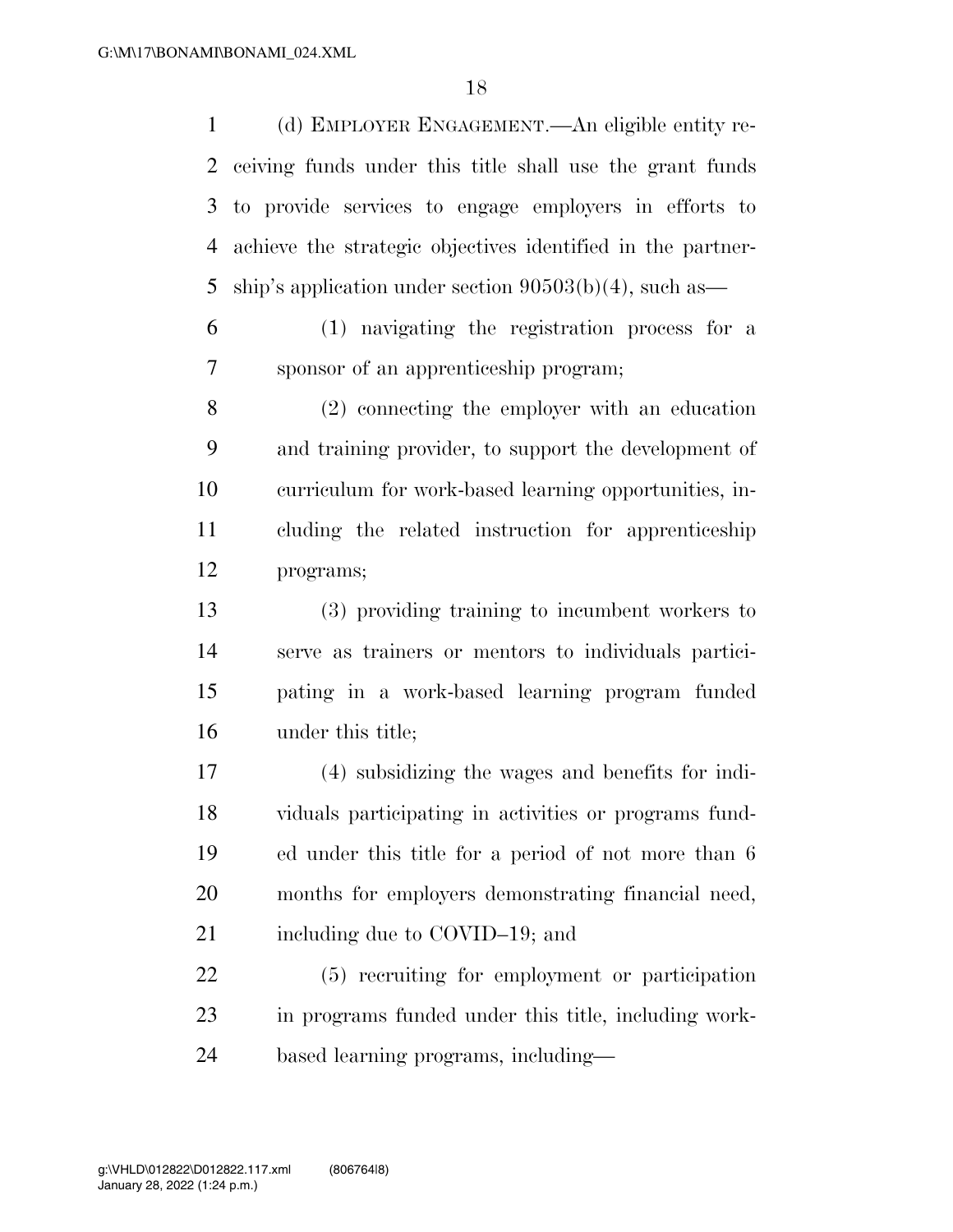| $\mathbf{1}$   | (A) individuals participating in programs                          |
|----------------|--------------------------------------------------------------------|
| $\overline{2}$ | under the Workforce Innovation and Oppor-                          |
| 3              | tunity Act $(29 \text{ U.S.C. } 3101 \text{ et seq.}),$ or the Re- |
| $\overline{4}$ | habilitation Act of 1973 (29 U.S.C. 701 et                         |
| 5              | $seq.$ ;                                                           |
| 6              | (B) recipients of assistance through the                           |
| $\overline{7}$ | supplemental nutrition assistance program es-                      |
| 8              | tablished under the Food and Nutrition Act of                      |
| 9              | 2008 (7 U.S.C. 2011 et seq.);                                      |
| 10             | (C) recipients of assistance through the                           |
| 11             | program of block grants to States for tem-                         |
| 12             | porary assistance for needy families established                   |
| 13             | under part A of title IV of the Social Security                    |
| 14             | Act $(42 \text{ U.S.C. } 601 \text{ et seq.});$                    |
| 15             | (D) individuals with a barrier to employ-                          |
| 16             | ment; or                                                           |
| 17             | (E) nontraditional populations in the tar-                         |
| 18             | geted infrastructure industry served by such                       |
| 19             | funds.                                                             |
| 20             | (e) PARTICIPANT SERVICES.—The eligible entity re-                  |
| 21             | ceiving funds under this title shall use the grant funds           |
| 22             | to provide services to support the success of individuals          |
| 23             | participating in a program supported under this title,             |
|                | 24 which shall include—                                            |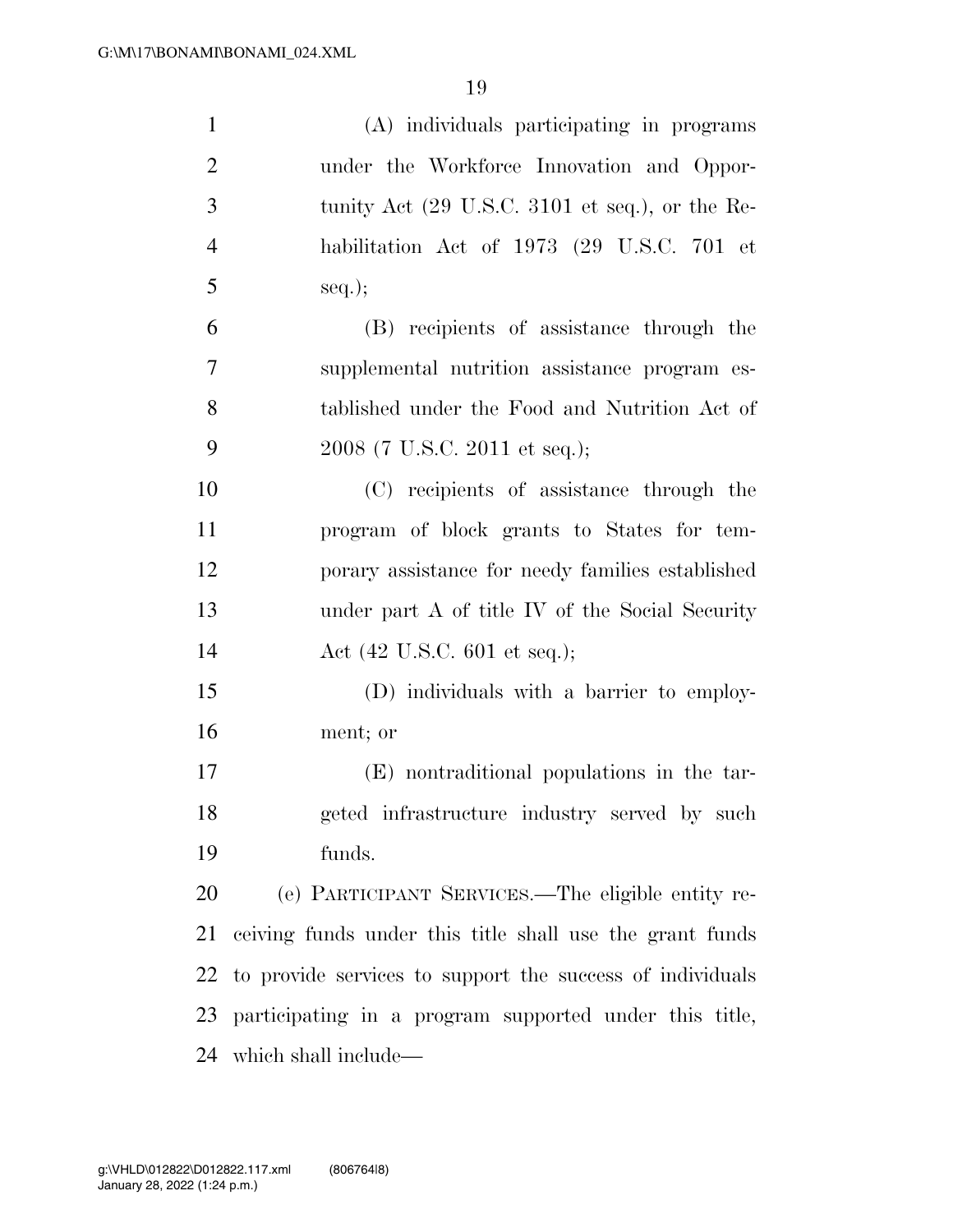| $\mathbf{1}$   | (1) in coordination with the State or local            |
|----------------|--------------------------------------------------------|
| $\overline{2}$ | board—                                                 |
| 3              | (A) training services as described in sec-             |
| $\overline{4}$ | tion $134(c)(3)$ of the Workforce Innovation and       |
| 5              | Opportunity Act $(29 \text{ U.S.C. } 3174(c)(3));$     |
| 6              | (B) career services as described in section            |
| 7              | $134(c)(2)$ of such Act; and                           |
| 8              | (C) supportive services, such as child care            |
| 9              | and transportation;                                    |
| 10             | (2) providing access to necessary supplies, ma-        |
| 11             | terials, technological devices, or required equipment, |
| 12             | attire, and other supports necessary to participate in |
| 13             | such programs or to start employment;                  |
| 14             | (3) job placement assistance, including in paid        |
| 15             | work-based learning opportunities which may include    |
| 16             | apprenticeship programs, or employment at the com-     |
| 17             | pletion of a program provided by an education and      |
| 18             | training provider;                                     |
| 19             | (4) providing career awareness activities, such        |
| 20             | as career guidance and academic counseling; and        |
| 21             | services to ensure individuals served by<br>(5)        |
| 22             | funds under this title maintain employment after the   |
| 23             | completion of a program funded under this title for    |
| 24             | at least 12 months, including through the continu-     |
| 25             | ation of services described under paragraphs (1)       |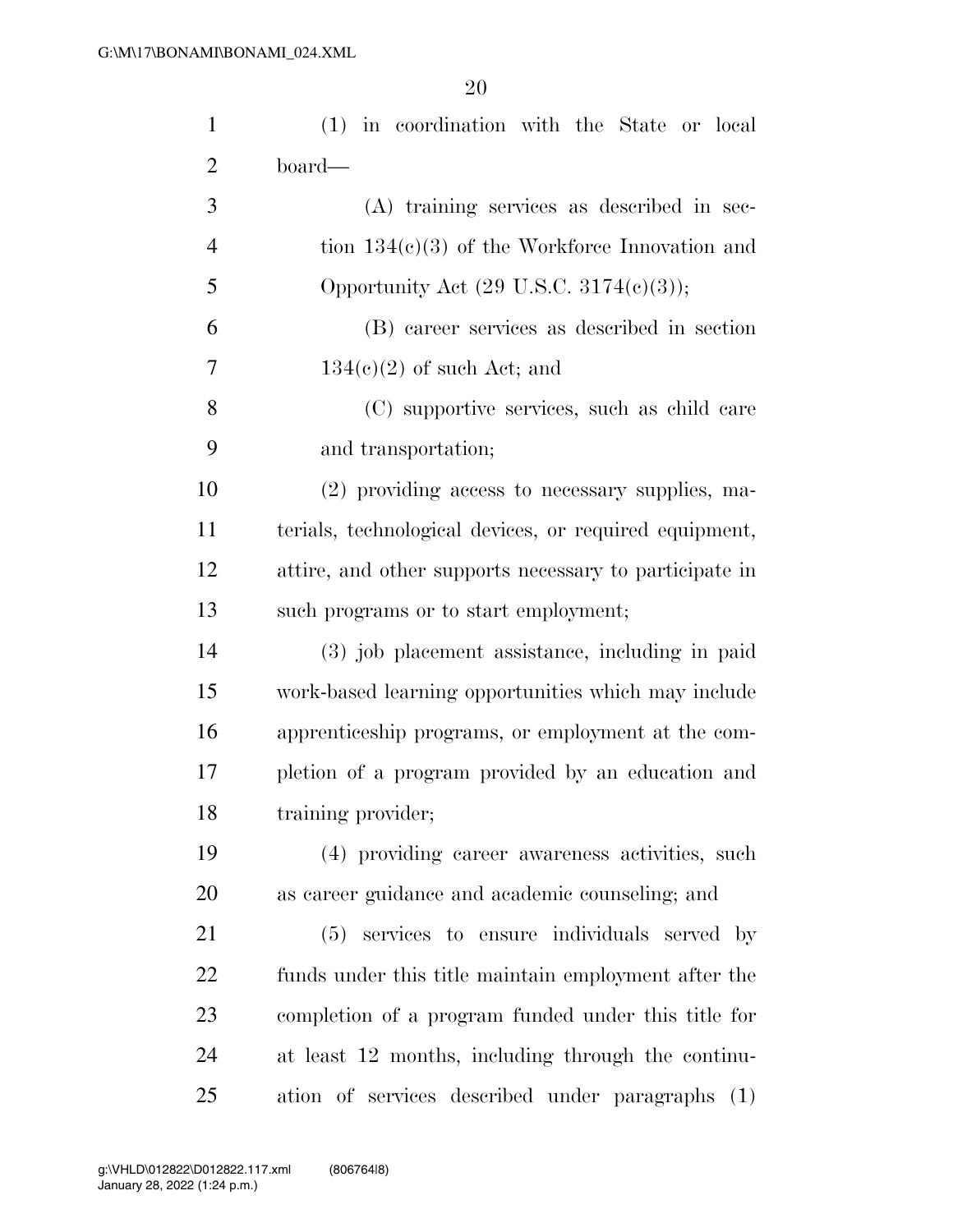- through (4) as applicable continuation of services de-scribed under paragraphs (1) through (4).
- (f) EVALUATION AND PROGRESS REPORTS.—Not later than 1 year after receiving a grant under this title, and annually thereafter, the eligible entity receiving the grant shall submit a report to the Secretary and the Gov- ernor of the State that the eligible entity serves, that— (1) describes the activities funded under this title;
- (2) evaluates the progress the eligible entity has made towards achieving the strategic objectives iden-12 tified under section  $90503(b)(4)$ ; and
- (3) evaluates the levels of performance achieved by the eligible entity for training participants with respect to the performance indicators under section  $16 \text{ } 116(b)(2)(A)$  of the Workforce Innovation and Op-17 portunity Act  $(29 \text{ U.S.C. } 3141(b)(2)(\text{A}))$  for all such workers, disaggregated by each population specified in section 3(24) of the Workforce Innovation and Opportunity Act (29 U.S.C. 3102(24)) and by race, ethnicity, sex, and age.
- (g) ADMINISTRATIVE COSTS.—An eligible partner- ship may use not more than 5 percent of the funds award-ed through a grant, contract, or cooperative agreement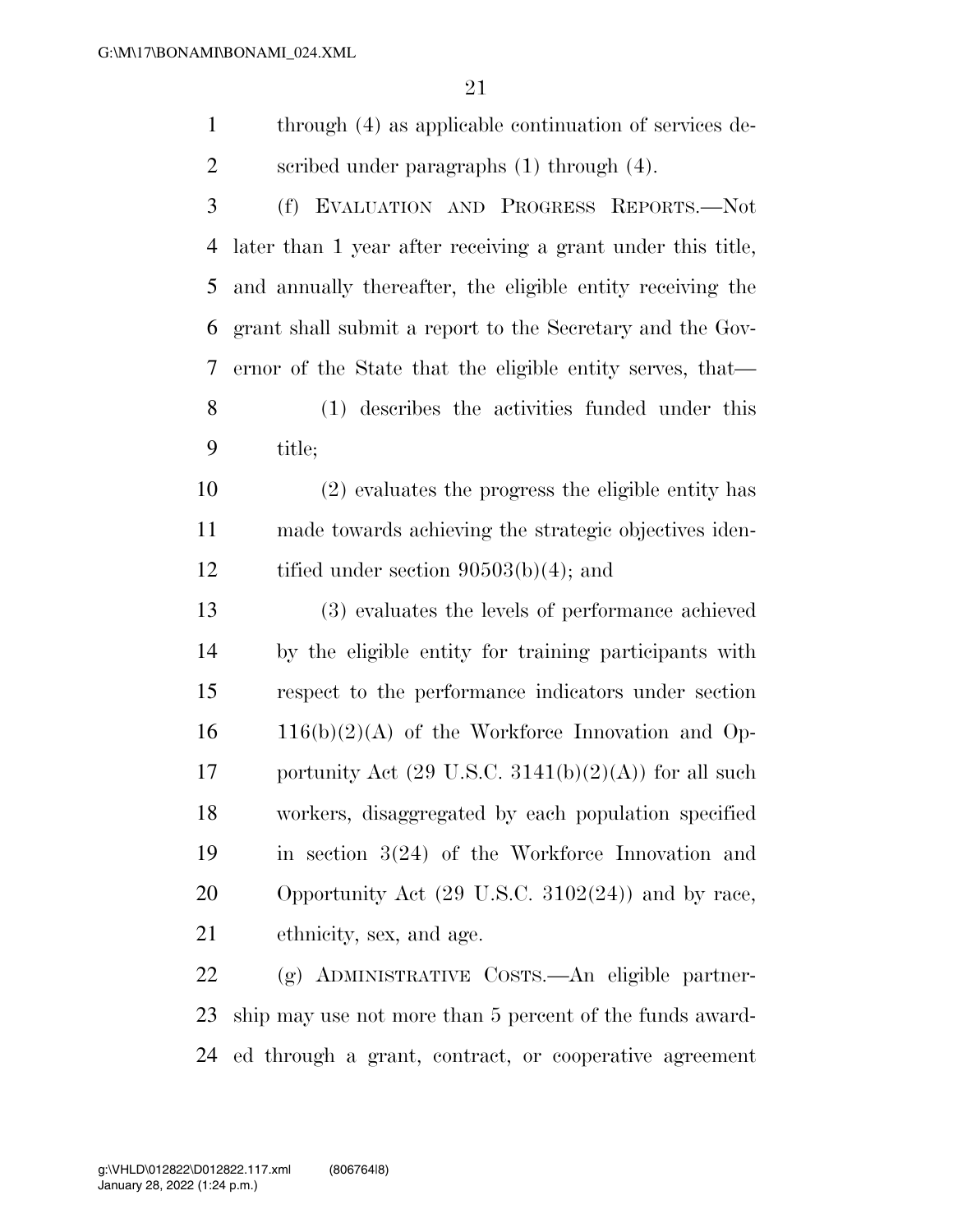under this title for administrative expenses in carrying out this section.

#### **SEC. 90505. ADMINISTRATION BY THE SECRETARY.**

 (a) IN GENERAL.—The Secretary may use not more than 2 percent of the amount appropriated under section 90506 for each fiscal year for administrative expenses to carry out this title, including the expenses of providing the technical assistance and oversight activities under sub-section (b).

 (b) TECHNICAL ASSISTANCE; OVERSIGHT.—The Sec- retary shall provide technical assistance and oversight to assist the eligible entities in applying for and admin-istering grants awarded under this title.

#### **SEC. 90506. AUTHORIZATION OF APPROPRIATIONS.**

 There are authorized to be appropriated to carry out this title such sums as may be necessary for fiscal year 2023 and each of the succeeding 4 fiscal years.

#### **SEC. 90507. SPECIAL RULE.**

 Any funds made available under this title that are used to fund an apprenticeship or apprenticeship program shall only be used for, or provided to, an apprenticeship or apprenticeship program that meets the definition of such term in section 90501 of this title, including any funds awarded for the purposes of grants, contracts, or cooperative agreements, or the development, implementa-